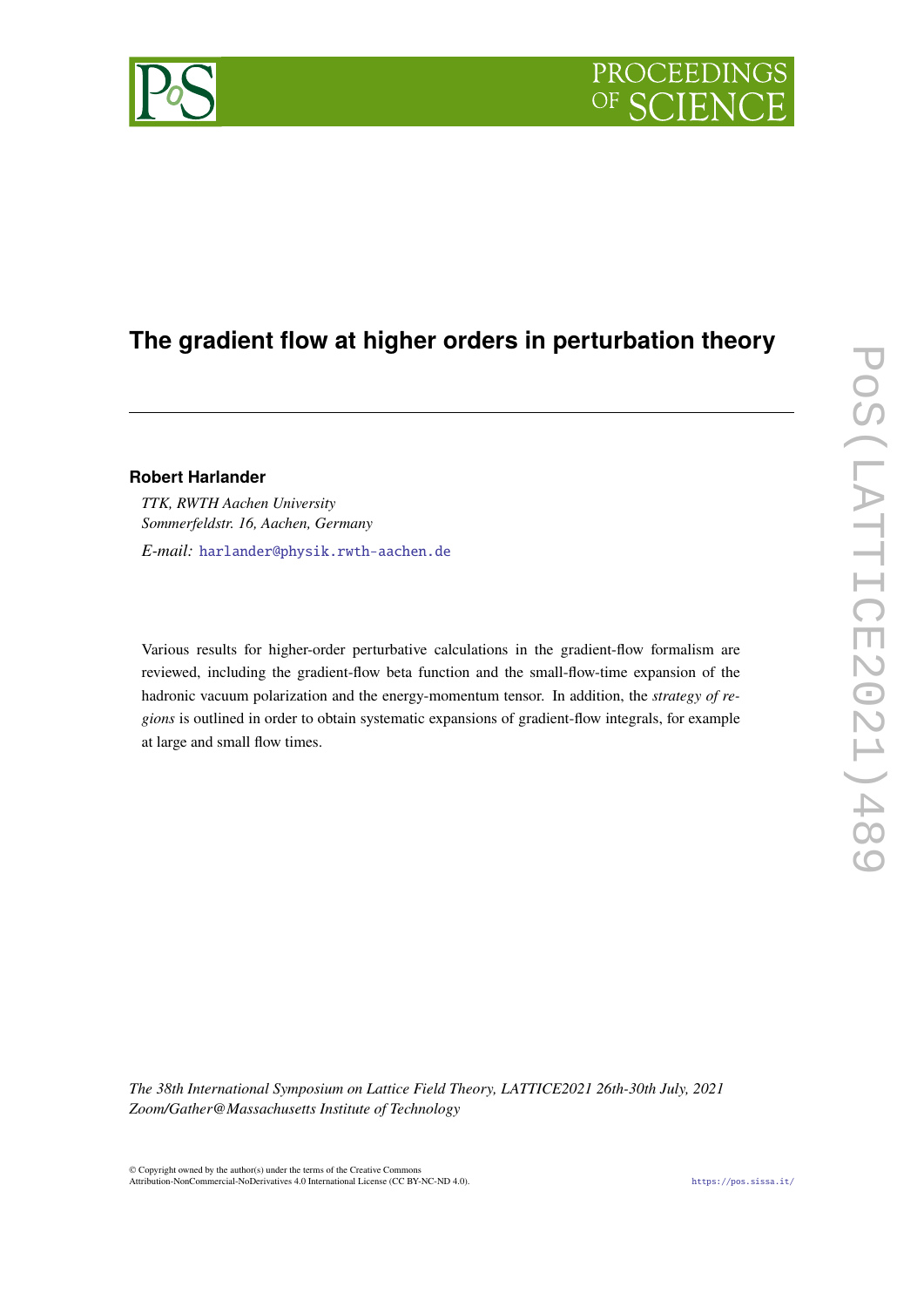#### **1. Introduction**

Quantum Chromodynamics (QCD) is a theory with many different facets. So far, quantitative phenomenological results have been obtained mostly in either the strong-coupling regime using lattice regularizations or in the weak-coupling regime where perturbation theory is applicable. Both calculational approaches are highly evolved in themselves. Cross-fertilization is often hindered by the inherently different treatment of ultraviolet divergences in these two calculational approaches.

The gradient-flow formalism (GFF) may provide an excellent opportunity to change this situation. It represents a UV regularization scheme which can be implemented both on the lattice and in perturbation theory. This contribution reviews a number of concrete examples where such a cross-fertilization could be achieved, and where the perturbative calculations have been performed beyond next-to-leading order in perturbation theory. Furthermore, the application of the strategy of regions to gradient-flow integrals is presented, which allows to obtain systematic expansions in dimensionless parameters.

#### **2. The perturbative gradient flow**

In the GFF, one defines flowed fields  $B_{\mu}^a = B_{\mu}^a(t)$  and  $\chi = \chi(t)$  as solutions of the equations [\[1,](#page-7-0) [2\]](#page-7-1) (see also [\[3,](#page-7-2) [4\]](#page-7-3))

$$
\partial_t B^a_\mu = \mathcal{D}^{ab}_\nu G^b_{\nu\mu} + \kappa \mathcal{D}^{ab}_\mu \partial_\nu B^b_\nu ,
$$
  
\n
$$
\partial_t \chi = \Delta \chi - \kappa \partial_\mu B^a_\mu T^a \chi ,
$$
  
\n
$$
\partial_t \bar{\chi} = \bar{\chi} \overleftarrow{\Delta} + \kappa \bar{\chi} \partial_\mu B^a_\mu T^a .
$$
\n(1)

The initial conditions supplementing these differential equations establish the contact to regular QCD:

$$
B_{\mu}^{a}(t=0) = A_{\mu}^{a}, \qquad \chi(t=0) = \psi, \qquad (2)
$$

where  $A_{\mu}^{a}$  and  $\psi$  are the regular gluon and quark fields, respectively, and

$$
\mathcal{D}_{\mu}^{ab} = \delta^{ab}\partial_{\mu} - f^{abc}B_{\mu}^{c}, \qquad \Delta = (\partial_{\mu} + B_{\mu}^{a}T^{a})(\partial_{\mu} + B_{\mu}^{b}T^{b}),
$$
  
\n
$$
G_{\mu\nu}^{a} = \partial_{\mu}B_{\nu}^{a} - \partial_{\nu}B_{\mu}^{a} + f^{abc}B_{\mu}^{b}B_{\nu}^{c}.
$$
\n(3)

The arbitrary parameter  $\kappa$  will be set equal to one in the following.

Our practical implementation of the GFF in perturbation theory follows the strategy developed in Ref. [\[5\]](#page-7-4). It leads to Feynman rules resembling those of regular QCD, but supplemented by flow-time dependent exponentials in the propagators. In addition, the flow equations are reflected through so-called flow lines which couple to the flowed quarks and gluons via flowed vertices. The latter involve integrations over finite intervals of the flow-time variables.

A systematic method how to handle the corresponding Feynman diagrams and integrals through three-loop level has been introduced in Ref.  $[6]$ . It is based on qgraf  $[7]$  for the generation of Feynman diagrams, FORM  $[8-10]$  $[8-10]$  for the algebraic manipulation of the resulting amplitudes, Kira+FireFly [\[11](#page-7-9)[–15\]](#page-7-10) for the reduction of the Feynman integrals to master integrals, and q2e/exp [\[16\]](#page-7-11) for interfacing all of these programs. The master integrals can be calculated by following the method outline in Ref. [\[17\]](#page-7-12), for example.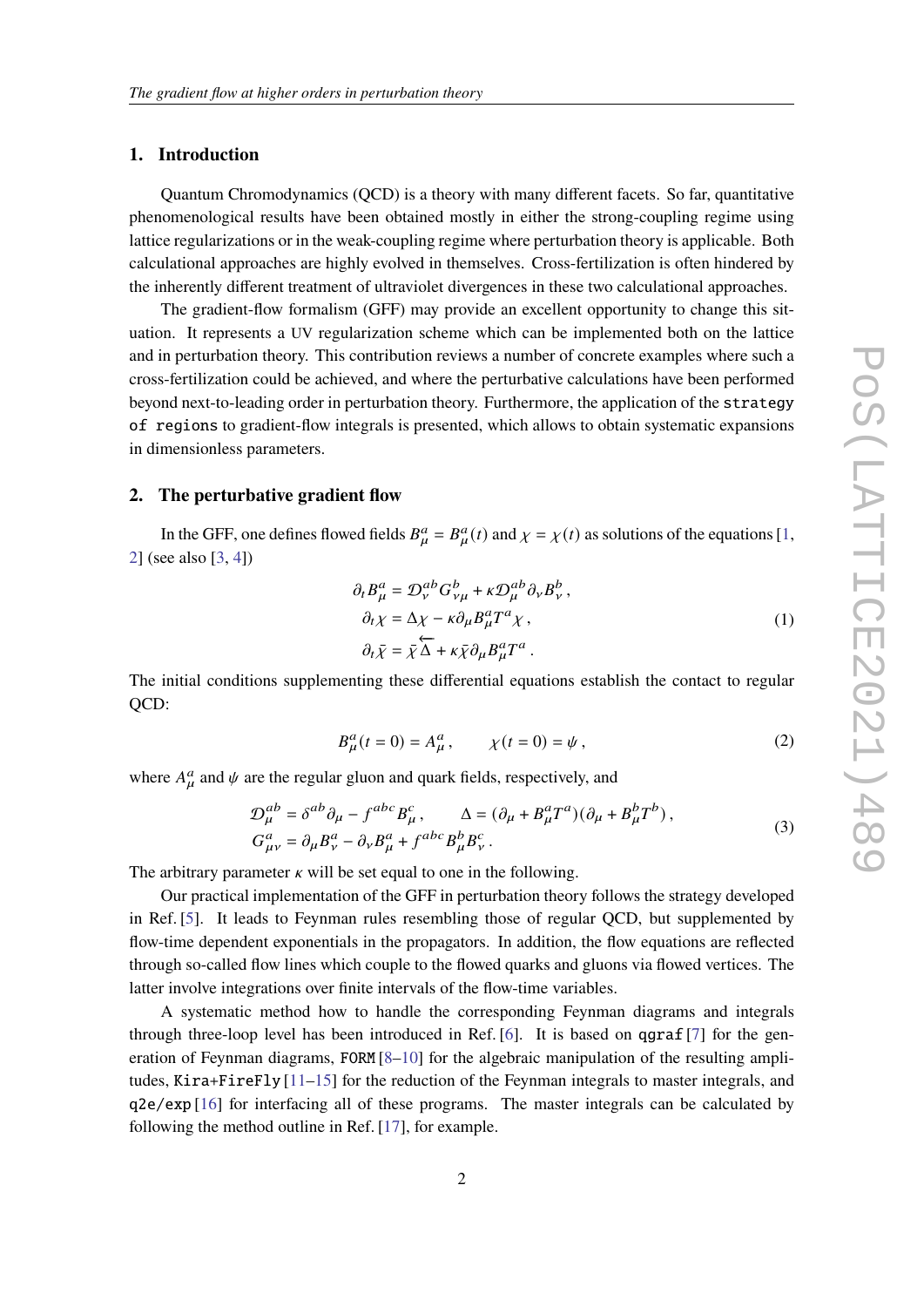#### **3. Gluon condensate, quark condensates, and gradient-flow beta function**

#### **3.1 Gluon condensate and gradient-flow beta function**

The first quantity considered at finite flow time was the gluon condensate in massless QCD [\[1\]](#page-7-0). Its perturbative expansion reads

$$
\langle G_{\mu\nu}^a(t)G_{\mu\nu}^a(t)\rangle = 3\frac{\alpha_s(\mu)}{\pi t^2} \left[1 + \frac{\alpha_s(\mu)}{4\pi} \left(e_{10} + 4\beta_0 l_{\mu t}\right) + \left(\frac{\alpha_s(\mu)}{4\pi}\right)^2 \left(e_{20} + 8\left(e_{10}\beta_0 + 2\beta_1\right) l_{\mu t} + 16\beta_0^2 l_{\mu t}^2\right)\right] + \cdots \equiv 3\frac{\bar{\alpha}_s(t)}{\pi t^2},
$$
\n(4)

<span id="page-2-0"></span>where  $l_{\mu t} \equiv \ln 2\mu^2 t + \gamma_E$  with Euler's constant  $\gamma_E = 0.577...$ , and  $\alpha_s(\mu)$  is the strong coupling in the  $\overline{\text{MS}}$  scheme which obeys

$$
\mu^2 \frac{d}{d\mu^2} \frac{\alpha_s(\mu)}{\pi} = \beta(\alpha_s(\mu)), \quad \text{with} \quad \beta(\alpha_s) = -\sum_{n=0}^{\infty} \left(\frac{\alpha_s}{\pi}\right)^{2+n} \beta_n.
$$
 (5)

<span id="page-2-1"></span>In QCD, the first three coefficients of the  $\beta$  function in the  $\overline{\text{MS}}$  scheme read

$$
\beta_0 = \frac{11}{4} - \frac{n_f}{6}, \qquad \beta_1 = \frac{51}{8} - \frac{19}{24} n_f,
$$
  

$$
\beta_2 = \frac{2857}{128} - \frac{5033}{1152} n_f + \frac{325}{3456} n_f^2 \approx 22.3 - 4.37 n_f + 0.094 n_f^2.
$$
 (6)

Setting t to some multiple of  $\mu^2$ , i.e.  $t = \mu^2/\rho$ , acting with  $\mu^2 d/d\mu^2$  on Eq. [\(4\)](#page-2-0), and iteratively replacing  $\alpha_s$  by  $\bar{\alpha}_s$  according to Eq. [\(4\)](#page-2-0), one finds the evolution of the gradient-flow coupling:

$$
\mu^2 \frac{d}{d\mu^2} \frac{\bar{\alpha}_s(\mu)}{\pi} = \bar{\beta}(\bar{\alpha}_s(\mu)), \quad \text{with} \quad \bar{\beta}(\bar{\alpha}_s) = -\sum_{n=0}^{\infty} \left(\frac{\bar{\alpha}_s}{\pi}\right)^{2+n} \bar{\beta}_n. \tag{7}
$$

The first two coefficients are universal, i.e.  $\bar{\beta}_0 = \beta_0$  and  $\bar{\beta}_1 = \beta_1$ , while

$$
\bar{\beta}_2 = \beta_2 - \frac{1}{4}e_{10}\beta_1 + \frac{1}{16}\left(e_{20} - e_{10}^2\right)\beta_0 = -59.1 - 0.536 n_f + 0.304 n_f^2 - 0.0030 n_f^3 \tag{8}
$$

Note that the  $\rho$ -dependence drops out of the  $\bar{\beta}$  function. The difference to the  $\overline{MS}$  value of Eq. [\(6\)](#page-2-1) is remarkable. It is illustrated in dependence of  $n_f$  in Fig. [1](#page-3-0) (a). The impact on the QCD  $\beta$  function is shown in Fig. [1](#page-3-0) (b). One immediately notices that the perturbative convergence is significantly worse in the gradient-flow scheme than in the  $\overline{MS}$  scheme (see also Refs. [\[18](#page-7-13)[–21\]](#page-8-0)). It would be interesting to understand the source of this behavior in order to allow for a precise independent lattice determination of  $\alpha_s(M_Z)$  through the GFF.

#### **3.2 Quark mass effects**

So far, we have considered the case of massless quarks. For the gluon condensate, quark mass effects occur only at next-to-leading order (NLO) through the single Feynman diagram shown in Fig.  $2(a)$  $2(a)$ . They can be taken into account quite easily by using the well-known one-loop expression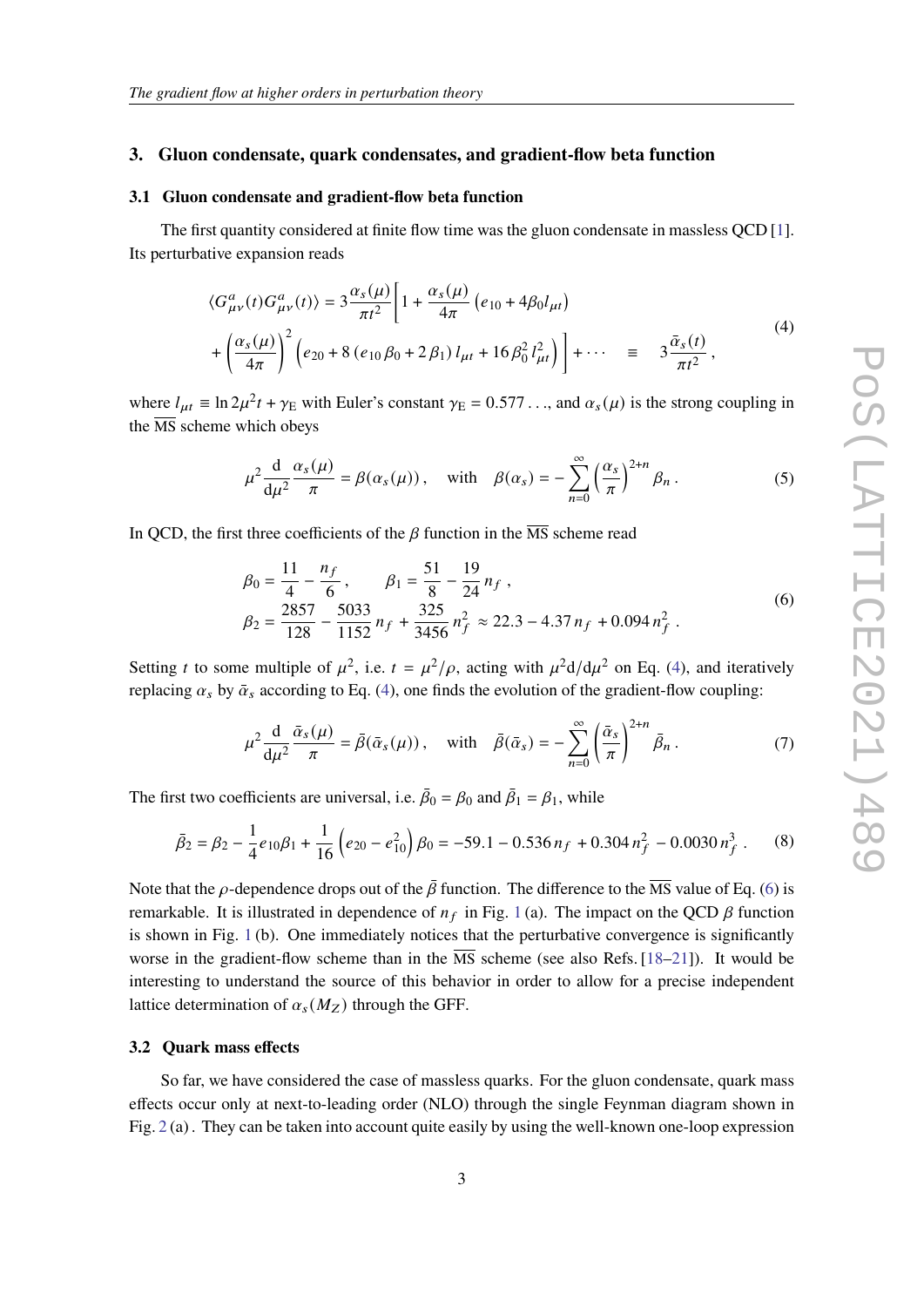<span id="page-3-0"></span>

<span id="page-3-1"></span>**Figure 1:** (a) Three-loop coefficient of the  $\beta$  function in the  $\overline{MS}$  (solid-red) and the gradient-flow scheme (dashed-blue). (b)  $\beta$  function in the  $\overline{MS}$  scheme and the gradient-flow scheme for  $n_f = 0$  $(a_s \equiv \alpha_s/\pi)$ .



**Figure 2:** Leading-order contributions for the quark mass effects to the gluon and the quark condensate. Diagrams produced with FeynGame [\[22\]](#page-8-1).

for the two-point function with external gluons. The result has been expressed in terms of a onedimensional integral [\[17\]](#page-7-12). At higher orders in perturbation theory, approximate results of the mass effects could be obtained using the so-called *strategy of regions*[\[23\]](#page-8-2). To illustrate its application in the GFF, let us consider the simpler case of the quark condensate, where mass effects occur already at leading order (LO), see Fig. [2](#page-3-1) (b). The exact mass dependence leads to an incomplete Γ function in this case [\[2\]](#page-7-1):

$$
S(t) \equiv \langle \bar{\chi}(t)\chi(t) \rangle = -\frac{3m}{8\pi^2 t^2} f(m^2, t), \qquad (9)
$$

<span id="page-3-2"></span>where

$$
f(m^2, t) \equiv t \int_k \frac{e^{-tk^2}}{k^2 + m^2} = 1 - m^2 t e^{-kt} \Gamma(0, m^2 t), \qquad \Gamma(s, x) = \int_x^{\infty} du \, u^{s-1} e^{-u} \,. \tag{10}
$$

Assume that we would like to solve the momentum integral in Eq. [\(10\)](#page-3-2) as an expansion around  $m^2 \ll 1/t$ . Obviously, simply interchanging the expansion with the integration, which corresponds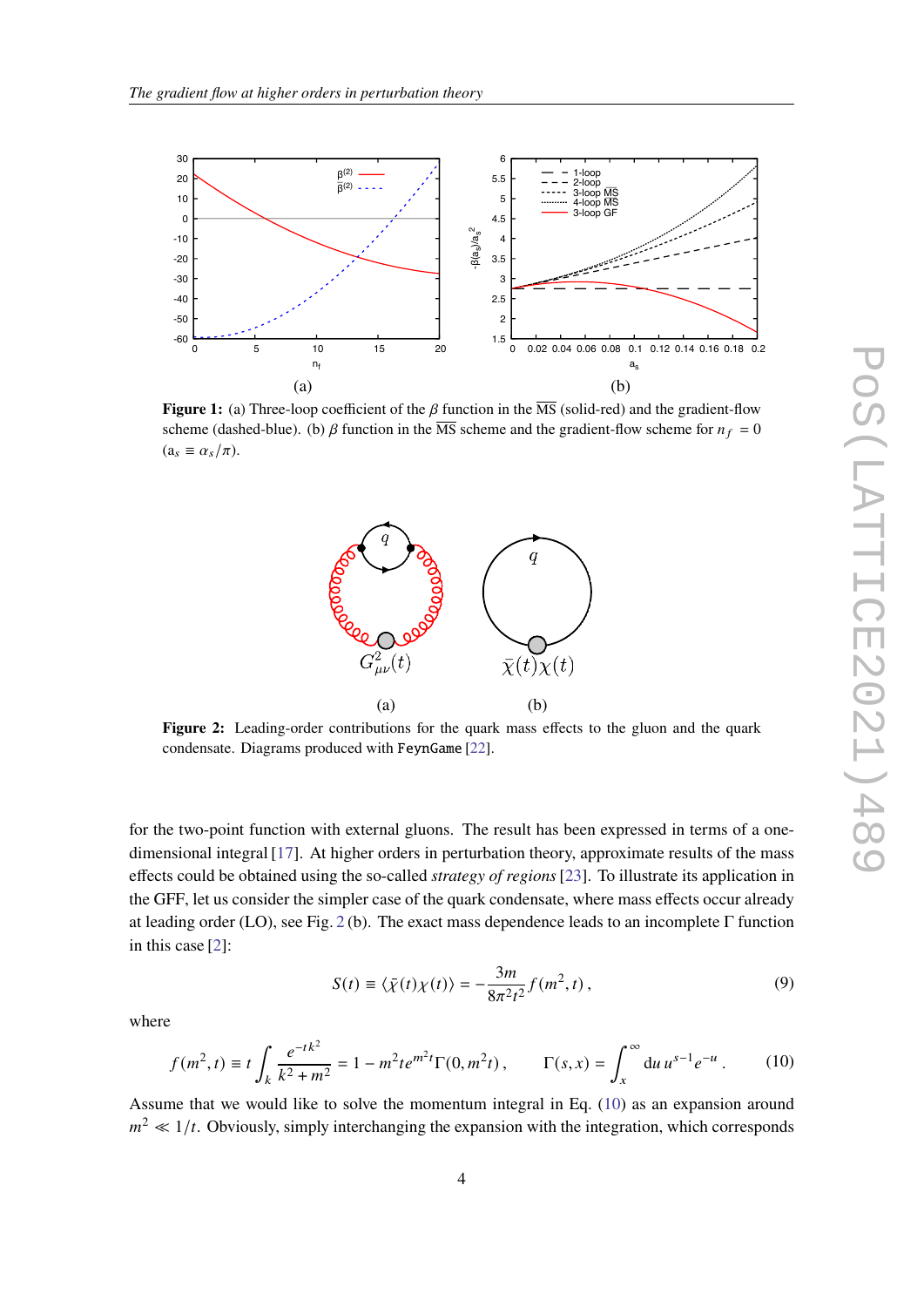to assuming  $k^2 \gg m^2$  in the integrand, leads to IR-divergent integrals:

$$
f^{(i)}(m^2, t) = t \sum_{n=1}^{\infty} (-m^2)^{n-1} \int_k \frac{e^{-tk^2}}{k^{2n}} = \sum_{n=1}^{\infty} (-m^2)^{n-1} t^{n-1+\epsilon} \frac{\Gamma(D/2 - n)}{\Gamma(D/2)}
$$
  
=  $1 + m^2 t \left(\frac{1}{\epsilon} + \ln t + 1\right) e^{m^2 t} - (m^2 t)^2 - \frac{3}{4} (m^2 t)^2 + \dots$  (11)

On the other hand, considering the region  $k^2 \sim m^2$ , it follows that  $tk^2 \ll 1$ , so we can expand the exponential:

$$
f^{(ii)}(m^2, t) = t \sum_{n=0}^{\infty} \frac{(-t)^n}{n!} \int_k \frac{k^{2n}}{k^2 + m^2} = m^2 t \left[ -\frac{1}{\epsilon} - 1 + \gamma_E + \ln m^2 \right] e^{m^2 t} . \tag{12}
$$

We recall that, despite the fact that the expansion of the integrand is justified only in the respective region, the momentum integral can be taken over all values of  $k$ , because all complementary regions will combine to scale-less integrals which are discarded in dimensional regularization. Combining the two regions, the  $1/\epsilon$  pole cancels and one finds

$$
f(m^2, t) \stackrel{m^2 \ll 1/t}{\sim} f^{(i)}(m^2, t) + f^{(ii)}(m^2, t) =
$$
  
= 1 + m^2 t e^{m^2 t} (\ln m^2 t + \gamma\_E) - (m^2 t)^2 - \frac{3}{4} (m^2 t)^3 + O((m^2 t)^4), \t(13)

which agrees with the asymptotic expansion of the explicit expression given in Eq. [\(10\)](#page-3-2).

Now let us consider the opposite case:  $m^2 \gg 1/t$ . We have again two regions, the first one leading to

$$
f(m^2, t) \stackrel{m^2 \gg k^2}{\sim} \hat{f}^{(i)}(m^2, t) = t \sum_{n=0}^{\infty} \frac{(-1)^n}{m^{2(n+1)}} \int_k k^{2n} e^{-k^2 t} = \sum_{n=1}^{\infty} (-1)^{n+1} n! \left( m^2 t \right)^{-n} . \tag{14}
$$

The second region is given again by  $k^2 \sim m^2$ , which means that  $k^2 t \gg 1$ . Its contribution vanishes, because the Taylor series of  $e^{-1/x}$  around  $x = 0$  is identical to zero. Therefore,

$$
f(m^2, t) \stackrel{m^2 \gg 1/t}{\sim} = \hat{f}^{(i)}(m^2, t) = \frac{1}{m^2 t} - \frac{2}{(m^2 t)^2} + \frac{6}{(m^2 t)^3} + \dots
$$
 (15)

which again agrees with the Taylor series of Eq. [\(10\)](#page-3-2) around  $1/(m^2t) = 0$ .

Of course, our presentation here is only a sketch of the general idea. At higher orders, one needs to take into account integrations over flow-time parameters. In the small-t limit, all flowtime integration variables are bound to be small as well, and the extension to higher loop order is straightforward. In the large- $t$  limit, however, integration over flow-time parameters extends over "large" and "small" regions, and the expansion of the integrand becomes non-trivial. A general treatment of the strategy of regions for flow-time integrals at higher orders is thus ongoing work and will be presented elsewhere.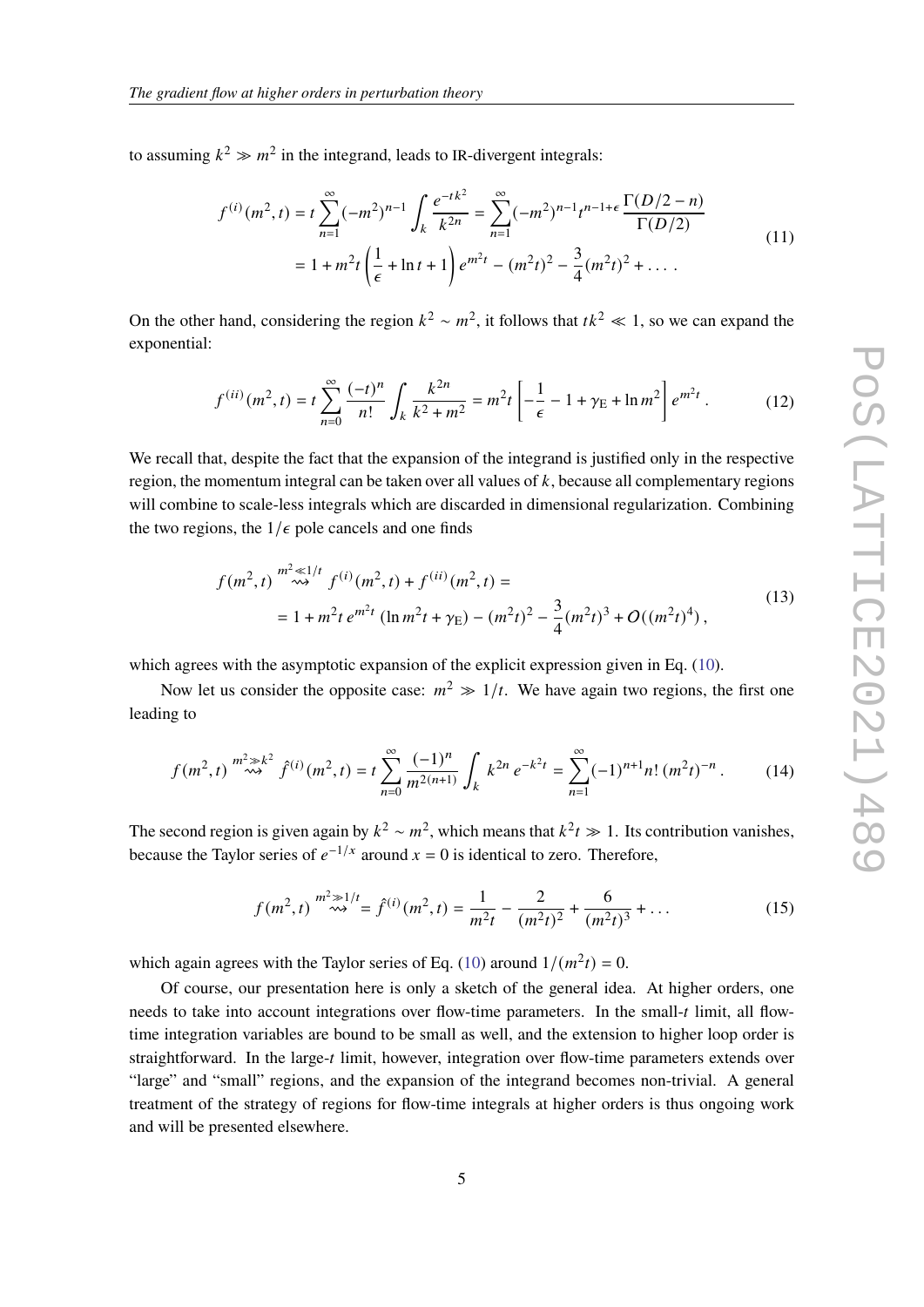#### **4. Hadronic vacuum polarization**

Consider the operator product expansion of the correlator of two vector currents  $j_\mu(x)$  in  $n_f$ -flavor QCD with a single massive quark flavor [\[24\]](#page-8-3):

$$
\Pi_{\mu\nu}(Q) \equiv \int d^4x \, e^{iQx} \langle T j_\mu(x) j_\nu(0) \rangle = (-\delta_{\mu\nu} + Q_\mu Q_\nu / Q^2) \Pi(Q^2)
$$
\n
$$
\Pi(Q^2) \stackrel{Q^2 \to \infty}{\sim} C^{(0),B}(Q) + m_B^2 C^{(2),B}(Q) + \sum_n C_n^B(Q) \langle O_n(x=0) \rangle \,, \tag{16}
$$

<span id="page-5-0"></span>This form reflects the fact that, up to mass dimension two, only the trivial operators 1 and  $m<sub>B</sub><sup>2</sup>1$ contribute, where  $m_B$  is the bare quark mass. At mass dimension four, one has the following set of physical operators (the space-time argument is suppressed in most of what follows):

$$
O_1 = \frac{1}{g_B^2} F_{\mu\nu}^a F_{\mu\nu}^a, \qquad O_2 = \sum_{q=1}^{n_f} \bar{\psi}_q \overleftrightarrow{D} \psi_q, \qquad O_3 = m_B^4 \mathbb{1}, \qquad (17)
$$

<span id="page-5-1"></span>where 
$$
F_{\mu\nu}^a = \partial_\mu A_\nu^a - \partial_\nu A_\mu^a + f^{abc} A_\mu^b A_\nu^c
$$
,  $\overleftrightarrow{D}_\mu = \partial_\mu - \overleftrightarrow{\partial}_\mu + 2A_\mu^a T^a$ . (18)

After renormalization of  $m<sub>B</sub>$  and the bare coupling  $g<sub>B</sub>$ , the operator matrix elements on the r.h.s. of Eq. [\(16\)](#page-5-0) are still divergent. The divergences can be absorbed into the bare coefficient functions with the help of operator renormalization:

$$
\sum_{n} C_n^{\text{B}} O_n \equiv \sum_{n} C_n Z_{nm} O_m \equiv \sum_{n} C_n O_m^{\text{R}}.
$$
\n(19)

The fact that the classical mass dimension of the operators is the same as that of the Lagrangian allows one to express the renormalization matrix  $Z$  in terms of the QCD  $\beta$  function, the quark mass anomalous dimension, and the anomalous dimension of the vacuum energy to all orders [\[25\]](#page-8-4).

The operator product expansion of Eq. [\(16\)](#page-5-0) represents a factorization into long- and shortdistance effects. The former are contained in the matrix elements  $\langle O_n \rangle$  and their evaluation requires non-perturbative methods such as lattice QCD. The latter are in the coefficient function whose perturbative expressions are known through next-to-next-to-leading order (NNLO) and beyond (see Refs. [\[26](#page-8-5)[–28\]](#page-8-6), for example). A precise prediction of  $\Pi_{\mu\nu}(Q)$  requires full control of the matching between the two, which is notoriously difficult due to the different regularization and renormalization schemes.

The small-flow-time expansion (SFTX) provides a potential solution to this problem by unifying the renormalization scheme for both the coefficient functions and the operators [\[5\]](#page-7-4). The spectrum of possible applications is enormous (see Refs. [\[29–](#page-8-7)[36\]](#page-8-8), for example). The idea is to define flowed operators  $\tilde{O}_n(t)$  by replacing the regular by flowed fields in Eq. [\(17\)](#page-5-1), and then expressing them in terms of regular operators in the limit  $t \to 0$ :

<span id="page-5-2"></span>
$$
\tilde{O}_n(t) \asymp \zeta_n^{(0),B}(t) + \zeta_n^{(2),B}(t)m_B^2 + \sum_m \zeta_{nm}^B(t)O_m = \zeta_n^{(0)}(t) + \zeta_n^{(2)}(t)m^2 + \sum_{m,k} \zeta_{nk}(t)O_k^R. \tag{20}
$$

Here, the symbol  $\times$  denotes that the relation holds only asymptotically for  $t \to 0$ . The coefficients  $\zeta_n^{(0)}(t)$ ,  $\zeta_n^{(2)}(t)$ , and  $\zeta_{nm}(t)$  are UV finite. They have been calculated in Ref. [\[33\]](#page-8-9) through NNLO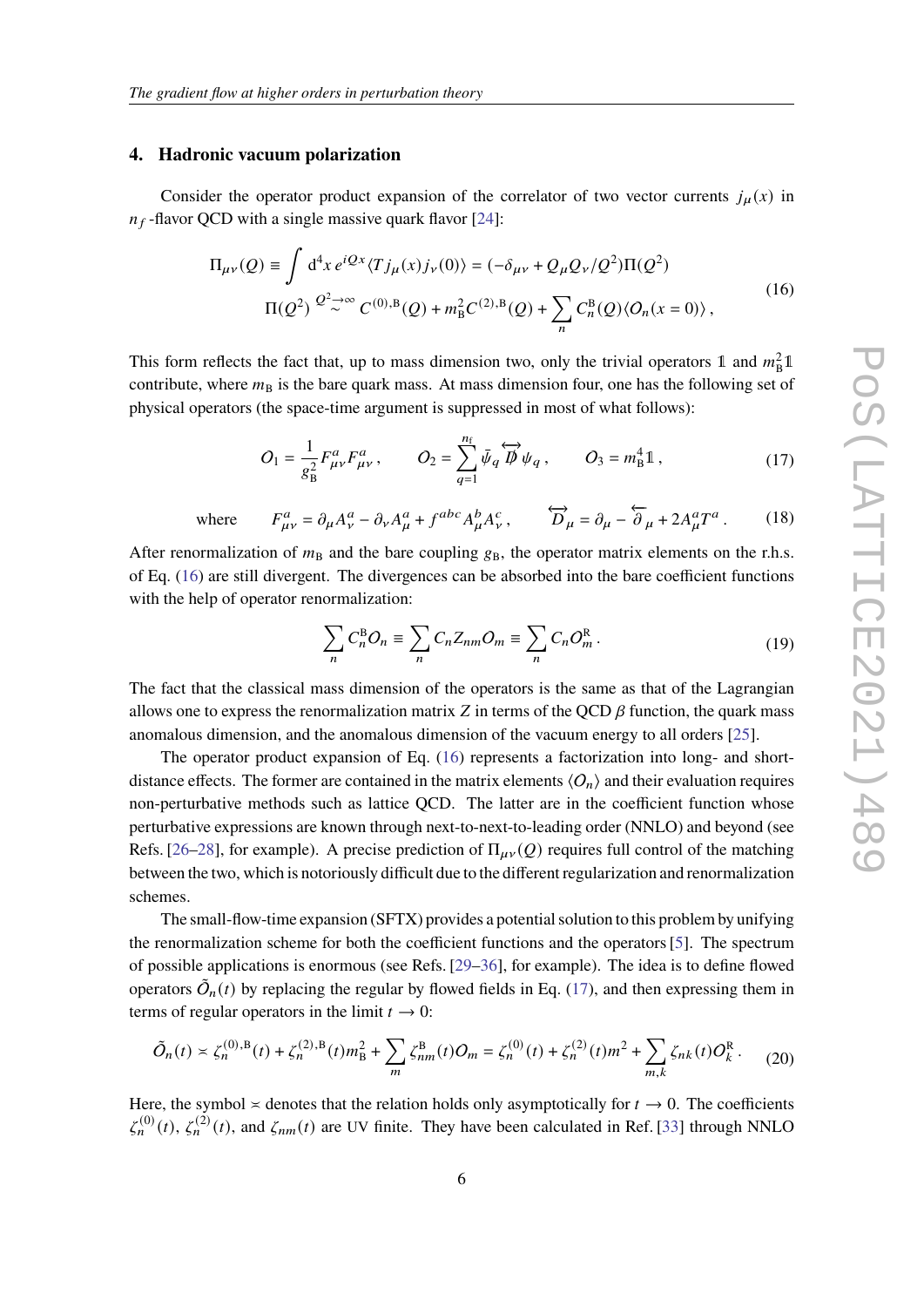QCD. While the  $\zeta_{nm}(t)$  depend only logarithmically on t,  $\zeta_n^{(0)}(t)$  and  $\zeta_n^{(2)}(t)$  behave as  $1/t^2$  and  $1/t$  as  $t \to 0$ . In fact, they simply correspond to the first two terms in the Taylor expansion of the vevs around  $m = 0$ :

$$
\zeta_n^{(0)}(t) + \zeta_n^{(2)}(t)m^2 = \langle O_n(t) \rangle \Big|_{m=0} + m^2 \frac{d}{dm^2} \langle O_n(t) \rangle \Big|_{m=0}.
$$
 (21)

Inverting Eq. [\(20\)](#page-5-2) and inserting it into Eq. [\(16\)](#page-5-0) leads to

$$
\Pi(Q) \stackrel{Q^2 \to \infty}{\sim} C^{(0),B}(Q) + m^2 C^{(2)}(Q) + \sum_n \tilde{C}_n(t) \bar{O}_n(t) ,
$$
\n(22)

with 
$$
\tilde{C}_n(t) = \sum_m C_m \zeta^{-1}(t)_{mn}
$$
,  $\bar{O}_n(t) = \tilde{O}_n(t) - \zeta_n^{(0)}(t) - m^2 \zeta_n^{(2)}(t)$ . (23)

Note that power divergences in the limit  $t \to 0$  cancel in the combination  $\overline{O}_n(t)$ . A precise lattice determination of the  $\langle \bar{O}(t) \rangle$  could thus open the way towards a novel calculation of the vacuum polarization, and thus independent input for the lattice determination of hadronic contributions to low-energy observables such as the muon anomalous magnetic moment.

#### **5. Energy-momentum tensor**

<span id="page-6-0"></span>Dropping terms that vanish either under a BRST transformation or by equations of motion, the energy-momentum tensor of QCD takes the form of an operator product expansion similar to Eq. [\(16\)](#page-5-0):

1

$$
T_{\mu\nu} = \sum_{n=1}^{4} C_n O_{n,\mu\nu},
$$
\n(24)

 $wh$ 

ere 
$$
O_{1,\mu\nu} = \frac{1}{g_B^2} G_{\mu\rho} G_{\rho\nu}, \qquad O_{2,\mu\nu} = \frac{\delta_{\mu\nu}}{g_B^2} G_{\rho\sigma} G_{\rho\sigma},
$$

$$
O_3 = \bar{\psi} \left( \gamma_\mu \overleftrightarrow{D}_\nu + \gamma_\nu \overleftrightarrow{D}_\mu \right) \psi, \qquad O_4 = \delta_{\mu\nu} m_B \bar{\psi} \psi.
$$
(25)

However, as opposed to Eq. [\(16\)](#page-5-0), the "Wilson coefficients"  $C_n$  in this case are given by simple numerical constants to all orders in perturbation theory:

$$
C_1 = 1
$$
,  $C_2 = -\frac{1}{4}$ ,  $C_3 = \frac{1}{4}$ ,  $C_4 = 0$ . (26)

Furthermore, due to the Ward-Takahashi identities among the  $Z_{nm}$ , the energy-momentum tensor is *finite*, in the sense that the coefficients  $C_n$  are not renormalized, i.e.  $C_n = C_n^B$ .

Using the SFTX, we write the operators as

$$
O_n \asymp \sum_{m=1}^4 \zeta^{B,-1}(t)_{nm} \tilde{O}_m(t) \tag{27}
$$

and insert this into Eq. [\(24\)](#page-6-0) to obtain [\[29,](#page-8-7) [30\]](#page-8-10)

$$
T_{\mu\nu} \approx \sum_{n=1}^{4} c_n(t)\tilde{O}_{n,\mu\nu}(t), \qquad c_n(t) = \sum_{m=1}^{4} C_m \zeta_{mn}^{B,-1}(t) = \sum_{m=1}^{4} C_m \zeta_{mn}^{-1}(t).
$$
 (28)

The coefficients  $c_n(t)$  are finite even without operator renormalization. They have been evaluated through NNLO [\[29,](#page-8-7) [30,](#page-8-10) [37\]](#page-8-11) and used to study thermodynamics of QCD [\[32,](#page-8-12) [38–](#page-8-13)[41\]](#page-8-14).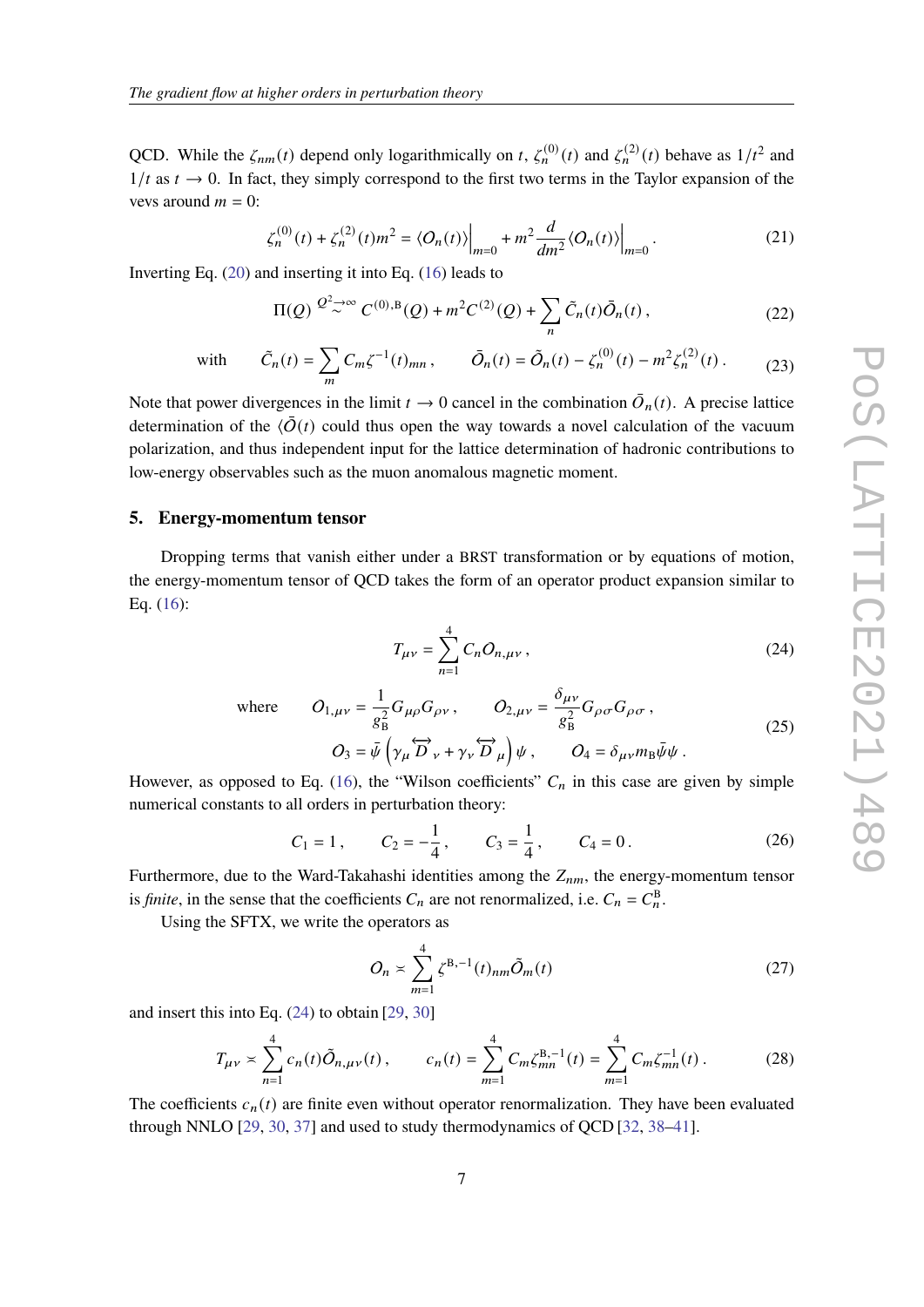**Acknowledgments.** I would like to thank Aiman El Asad, Janosch Borgulat, Benedikt Gurdon, Stefano Palmisano, Fabian Lange, Tobias Neumann, Paul Mork, Antonio Rago, Joshua Schophoven, and Andrea Shindler for useful and inspiring conversations.

### **References**

- <span id="page-7-0"></span>[1] M. Lüscher, JHEP **08**, 071 (2010), [Erratum: JHEP 03, 092 (2014)], <1006.4518>.
- <span id="page-7-1"></span>[2] M. Lüscher, JHEP **04**, 123 (2013), <1302.5246>.
- <span id="page-7-2"></span>[3] R. Narayanan and H. Neuberger, JHEP **03**, 064 (2006), <hep-th/0601210>.
- <span id="page-7-3"></span>[4] M. Lüscher, Commun. Math. Phys. **293**, 899 (2010), <0907.5491>.
- <span id="page-7-4"></span>[5] M. Lüscher and P. Weisz, JHEP **02**, 051 (2011), <1101.0963>.
- <span id="page-7-5"></span>[6] J. Artz, R. V. Harlander, F. Lange, T. Neumann, and M. Prausa, JHEP **06**, 121 (2019), [Erratum: JHEP 10, 032 (2019)], <1905.00882>.
- <span id="page-7-6"></span>[7] P. Nogueira, Nucl. Instrum. Meth. A **559**, 220 (2006).
- <span id="page-7-7"></span>[8] T. van Ritbergen, A. Schellekens, and J. Vermaseren, Int. J. Mod. Phys. A **14**, 41 (1999), <hep-ph/9802376>.
- [9] J. Vermaseren (2000), <math-ph/0010025>.
- <span id="page-7-8"></span>[10] J. Kuipers, T. Ueda, J. Vermaseren, and J. Vollinga, Comput. Phys. Commun. **184**, 1453 (2013), <1203.6543>.
- <span id="page-7-9"></span>[11] P. Maierhöfer, J. Usovitsch, and P. Uwer, Comput. Phys. Commun. **230**, 99 (2018), [1705.](1705.05610) [05610](1705.05610).
- [12] P. Maierhöfer and J. Usovitsch (2018), <1812.01491>.
- [13] J. Klappert and F. Lange, Comput. Phys. Commun. **247**, 106951 (2020), <1904.00009>.
- [14] J. Klappert, S. Y. Klein, and F. Lange, Comput. Phys. Commun. **264**, 107968 (2021), [2004.](2004.01463) [01463](2004.01463).
- <span id="page-7-10"></span>[15] J. Klappert, F. Lange, P. Maierhöfer, and J. Usovitsch, Comput. Phys. Commun. **266**, 108024 (2021), <2008.06494>.
- <span id="page-7-11"></span>[16] R. Harlander, T. Seidensticker, and M. Steinhauser, Phys. Lett. B **426**, 125 (1998), [hep-ph/](hep-ph/9712228) [9712228](hep-ph/9712228).
- <span id="page-7-12"></span>[17] R. V. Harlander and T. Neumann, JHEP **06**, 161 (2016), <1606.03756>.
- <span id="page-7-13"></span>[18] M. Dalla Brida and M. Lüscher, PoS **LATTICE2016**, 332 (2016), <1612.04955>.
- [19] Z. Fodor, K. Holland, J. Kuti, D. Nogradi, and C. H. Wong, EPJ Web Conf. **175**, 08027 (2018), <1711.04833>.